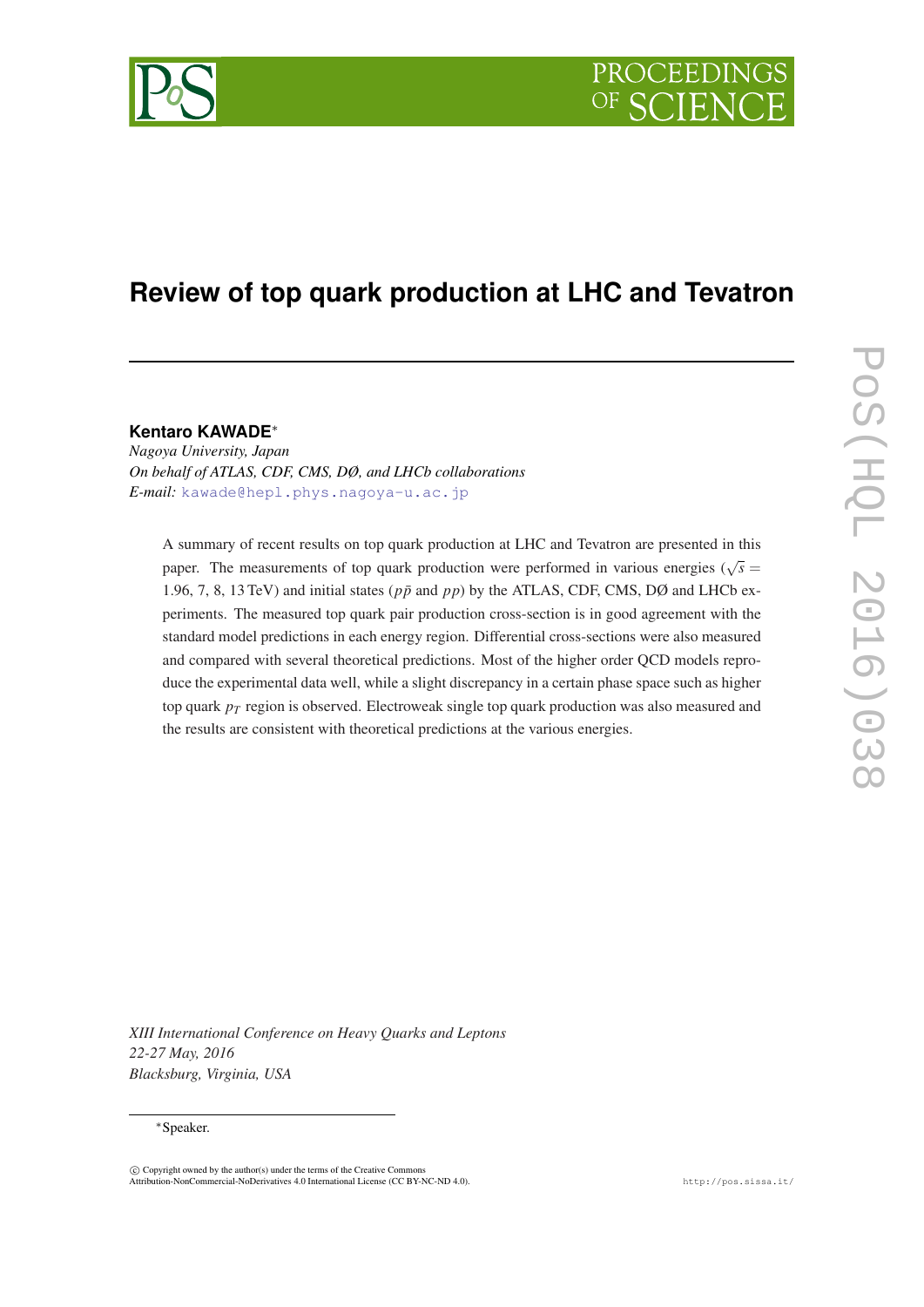# 1. Introduction

The top quark is the heaviest elementary particle in the standard model and was discovered in 1995 by the CDF and DØ experiments at Tevatron [\[1,](#page-10-0) [2](#page-10-0)]. The top quark mass of 173 GeV indicates strong Higgs-Yukawa coupling,  $y_t \approx 1$ . It decays within 10<sup>-25</sup> seconds as "bare-quark" before hadronization. Therefore, the top quark plays a special role in electroweak symmetry breaking.

The study of the production of the top quark is important to understand the standard model QCD and EW processes and the top quark production is sensitive to physics beyond the standard model. In hadron colliders, the top quarks are produced as top quark and anti-top quark pair via QCD interaction, or singly via EW interaction. At Tevatron 85% of the top quark pairs are produced by *qq*¯ annihilation processes, while at the LHC 90% of them are produced by *gg* fusion processes. The single top produced by three different types of productions called *t*-channel, *s*-channel and *Wt*-channel.

The top quark decays to a *W* boson and a bottom quark with almost 100% branching ratio. The signature of top quark events is characterized by high *p<sup>T</sup>* isolated leptons or jets from the *W* boson decay, *b*-jets originating from the decay of bottom quark, and large missing transverse momentum due to the presence of neutrinos.

# 2. Top quark pair production cross-section

The CDF and DØ experiments measured the top quark pair production cross-section at  $\sqrt{s}$  = 1.96 TeV in various final states and with different methods. The combined cross section is  $\sigma_{t\bar{t}} =$ 7.60  $\pm$  0.41 pb for a top-quark mass of  $m_t = 172.5$  GeV [\[3\]](#page-10-0). Figure 1 shows the results of  $\sigma_{t\bar{t}}$ measurements from the CDF and DØ experiments and their combination.



Figure 1: The results of  $\sigma_{t\bar{t}}$  measurement from the CDF and DØ experiments and their combination [\[3](#page-10-0)]. The inner and outer error bars show statistical and total uncertainties, respectively.

DØ recently measured the top quark pair cross-section in the lepton+jets and dilepton final states with the full data-set corresponding to 9.7 fb<sup>-1</sup> taken during the Tevatron Run II period. Their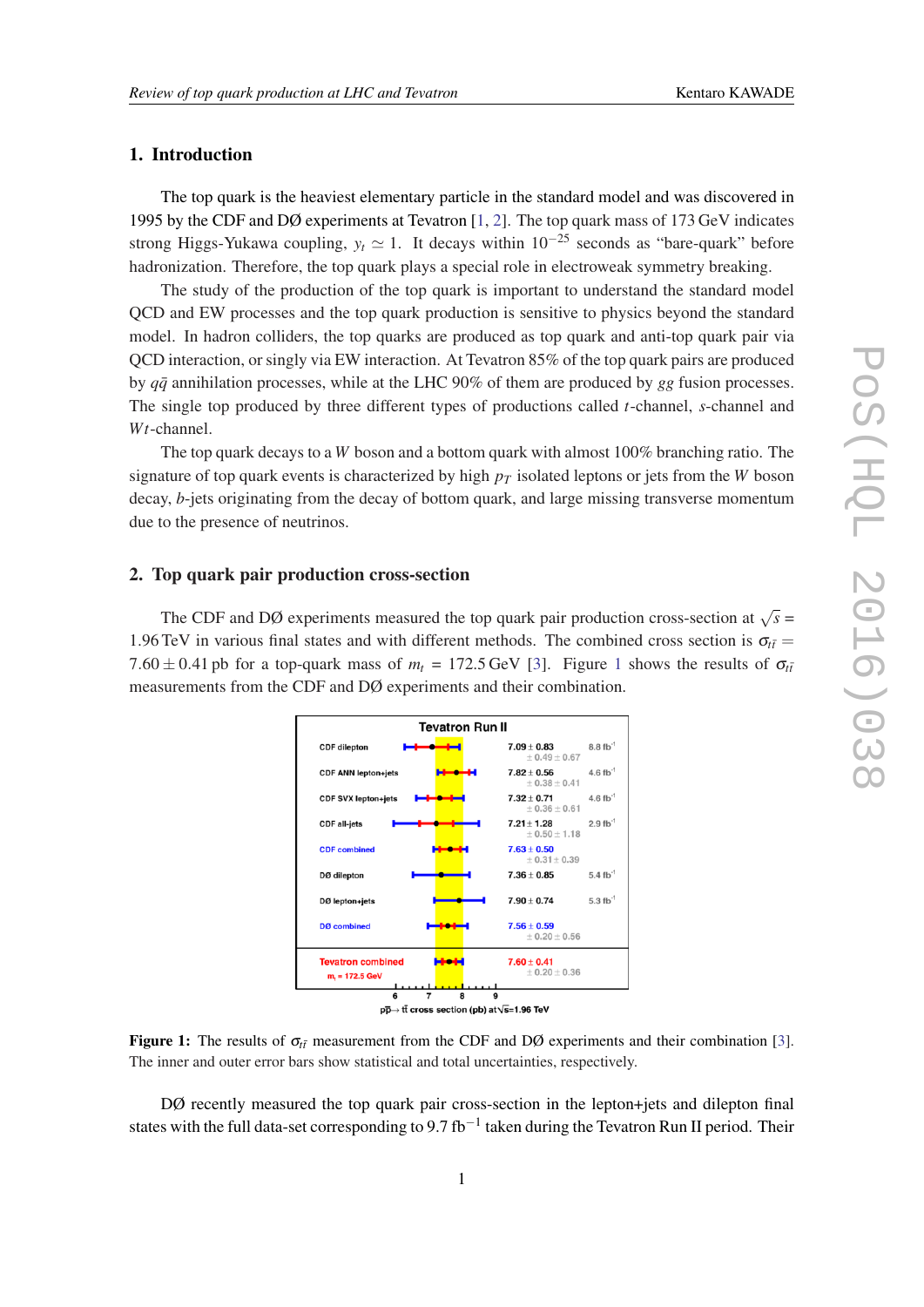own combined inclusive cross-section is measured to be  $\sigma_{t\bar{t}} = 7.73 \pm 0.13 \text{(stat)} \pm 0.55 \text{(syst)}$  pb [\[4\]](#page-10-0), where the relative total uncertainty is 7.3%. These results are consistent with the standard model prediction. They also extracted a pole mass of the top quark to be  $m_t = 169.5^{+3.3}_{-3.4}$  GeV, which is the most precise top quark pole mass measurement at Tevatron.

The CMS [\[5\]](#page-10-0) and ATLAS [\[6\]](#page-10-0) experiments have measured the top quark pair production crosssection at  $\sqrt{s}$  = 13 TeV using the very clean signature with the dilepton *eµ* final state. CMS obtained an inclusive cross-section of  $\sigma_{t\bar{t}} = 793 \pm 8(\text{stat}) \pm 38(\text{syst}) \pm 21(\text{lumi})$  pb, using the dataset corresponding to an integrated luminosity of 2.2 fb<sup>-1</sup> [\[7](#page-10-0)]. ATLAS also measured the inclusive cross-section to be  $\sigma_{t\bar{t}} = 818 \pm 8(\text{stat}) \pm 27(\text{syst}) \pm 19(\text{lumi}) \pm 12(\text{beam})$  pb, using the data-set corresponding to an integrated luminosity of 3.2 fb<sup>-1</sup> [[8](#page-10-0)].

Figure 2 shows the summary of the top quark pair production cross-section measurements by the LHC and Tevatron experiments as a function of the centre-of-mass energy [\[9\]](#page-10-0). The experimental results are consistent with the next-to-next leading order (NNLO) QCD calculation complemented with next-to-next leading logarithm resummation (NNLL).



Figure 2: Summary of the top quark pair production cross-section measurements by LHC and Tevatron experiments as a function of the centre-of-mass energy compared to the NNLO QCD calculation complemented with NNLL resummation [[9\]](#page-10-0). The error bands for theory show the uncertainties due to renormalization and factorization scale, PDFs and the strong coupling constant.

ATLAS measured the ratio of the  $t\bar{t}$  and *Z*-boson production cross-sections ( $R_{t\bar{t}/Z}$ ) as shown in Figure [3](#page-3-0), based on the measurement of the  $t\bar{t}$  cross-section in the dilepton  $e\mu$  final state and the measurement of the *Z*-boson cross-section in the *ee* and  $\mu\mu$  final states [[11\]](#page-10-0). This ratio benefits from significant cancellations in several systematic uncertainties from integrated luminosity and the lepton reconstruction. The ratio is sensitive to ratios of the gluon and sea-quark Parton distribution Function (PDF).

# 3. Top quark pair differential cross-section

Differential distribution as a function of the top quark kinematic variables and the activity of additional jets provides a more precise test of the standard model. The transverse momentum,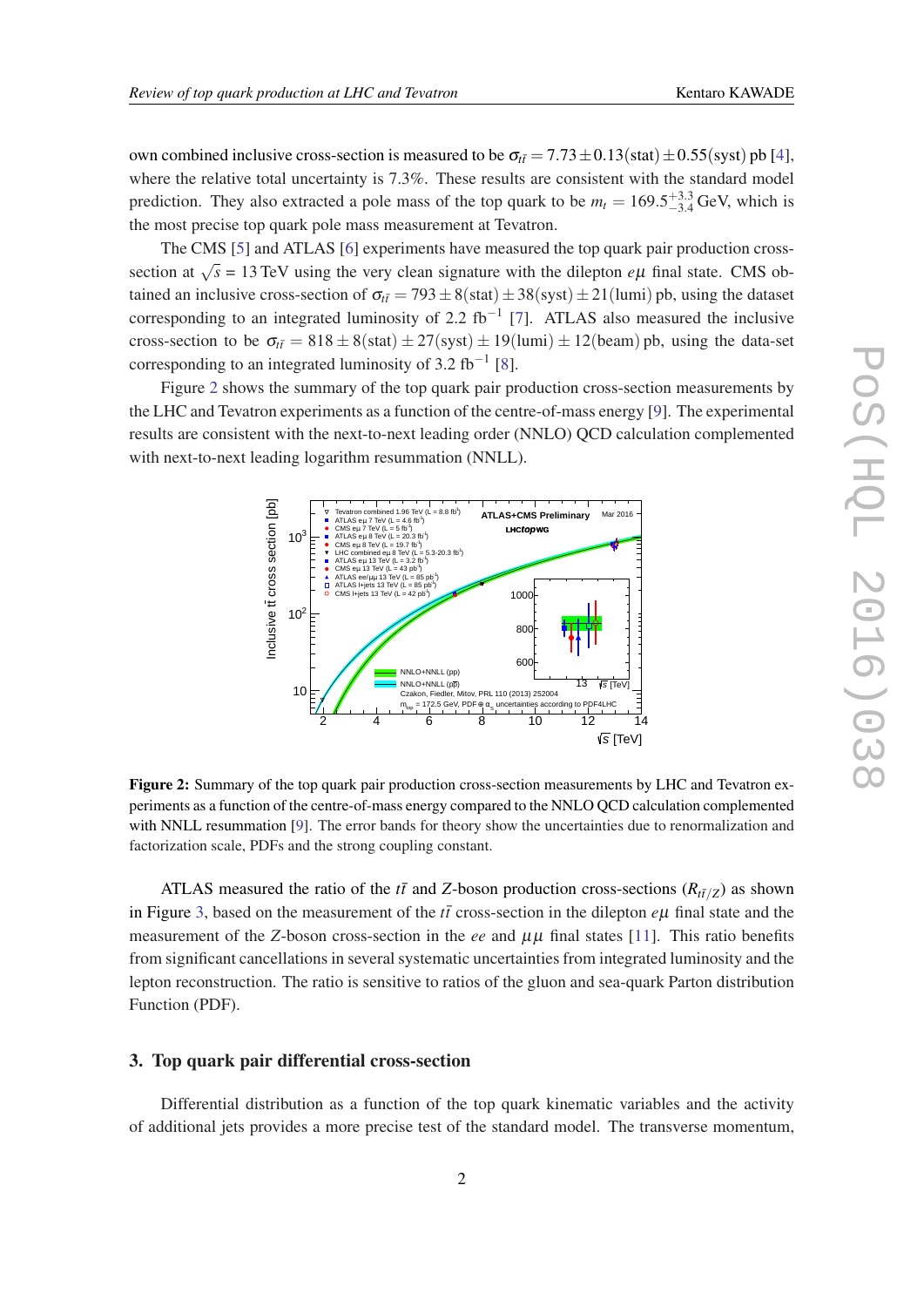<span id="page-3-0"></span>

Figure 3: The cross-section ratio  $R_{t\bar{t}/Z}$  with NNLO predictions at  $\sqrt{s}$  = 13 TeV based on the ABM12LHC, CT10, NNPDF3.0 and MMHT14 PDF sets [\[11](#page-10-0)].

the rapidity, and the invariant mass of the top quark pair system are sensitive to the level of the initial and final state radiations, PDFs, and the contributions from physics beyond the standard model, respectively. The activity of additional jets is a good probe for higher order QCD effects, in particular matching between the matrix-element generator and the shower model. Thus, it is a quite interesting program at the hadron colliders to check various distributions in top quark events thoroughly.

DØ measured the differential cross-section as a function of the invariant mass, the transverse momentum and the absolute value of the rapidity of the top quark pair system in  $p\bar{p}$  collisions at √  $\overline{s}$  = 1.96 TeV [[12](#page-10-0)]. Figure 4 shows the measured differential cross section as a function of the invariant mass of the top quark pair system together with several QCD predictions. There is no evidence for new physics and the results are consistent with the standard model predictions within the uncertainties.



Figure 4: The left panel shows the measured differential cross section as a function of the invariant mass of the top quark pair system together with several QCD predictions [\[12](#page-10-0)]. The inner error bars correspond to the statistical uncertainties and the outer error bars correspond to the total uncertainties. The right panel shows the ratio of data to the Monte Carlo (MC) predictions and the QCD prediction at approximate NNLO.

CDF reported a measurement of the differential top-quark pair production cross-section as a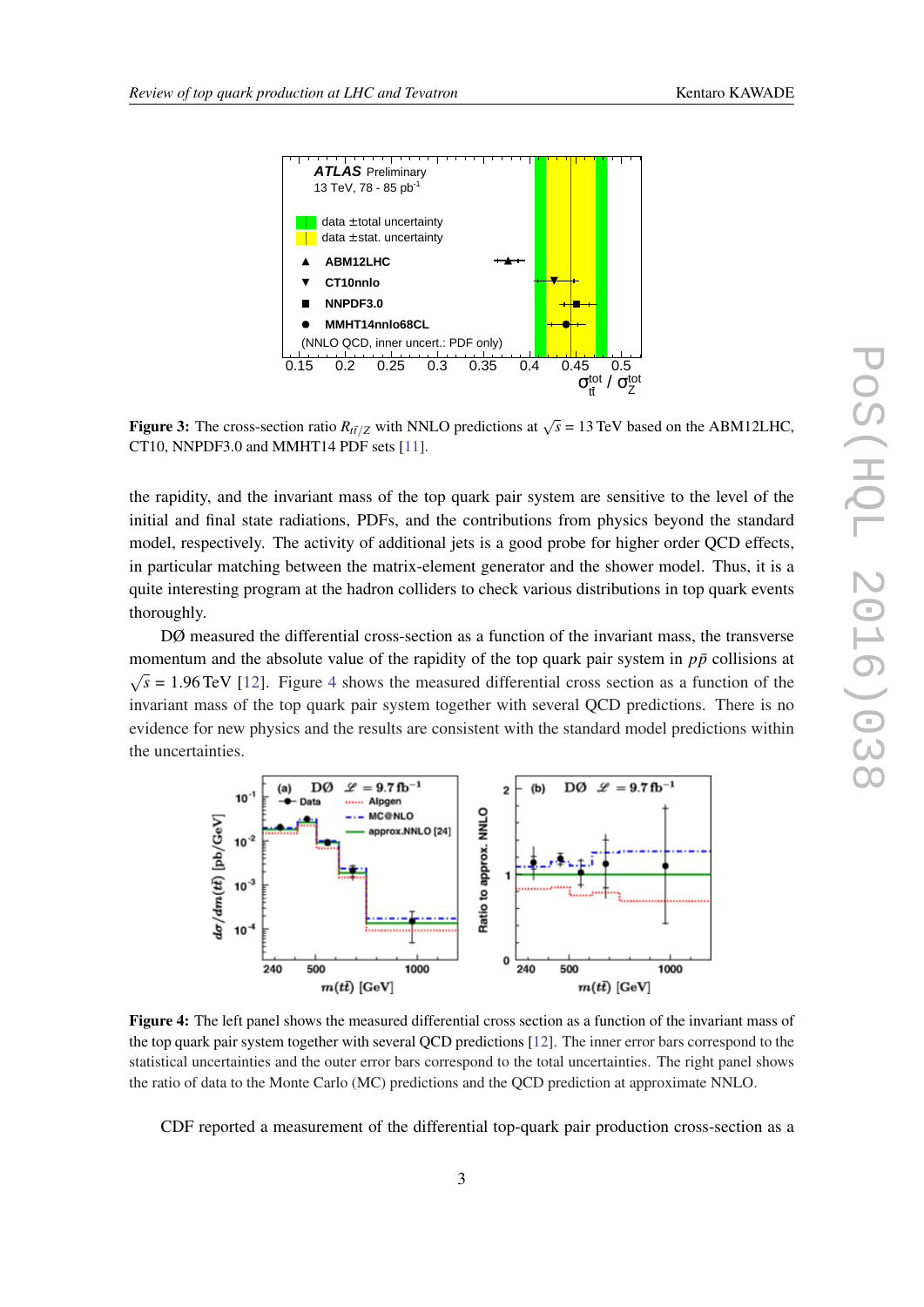function of the top-quark production angle  $\theta_t$  in  $p\bar{p}$  collisions at  $\sqrt{s} = 1.96$  TeV [\[13](#page-10-0)]. Figure 5 show fraction of cross-section accruing in 10 bins of  $\cos \theta_t$ , obtained by integrating the series of Legendre polynomials over the width of each bin. The observed linear-term coefficient of the cos  $\theta_t$  of  $a_1 = 0.39 \pm 0.11$  is in excess of the NLO SM prediction of  $a_1 = 0.15_{-0.03}^{+0.07}$ , but the NLO SM prediction agree with  $\cos \theta_t$  distribution within the uncertainties.



Figure 5: Fraction of cross-section accruing in 10 bins of  $\cos \theta_t$ , obtained by integrating the series of Legendre polynomials over the width of each bin [[13](#page-10-0)].

Measurements of the normalized differential top quark pair production cross-section as a function of the multiplicity of additional jets were performed using 3.2 fb<sup>−1</sup> of *pp* collision data at  $\sqrt{s}$  = 13 TeV by ATLAS [\[14](#page-10-0)]. The measured data were unfolded to particle-level in the fiducial phase space. The multiplicity of additional jets was obtained for various jet  $p<sub>T</sub>$  thresholds of 25, 40, 60 and 80 GeV. Figure 6 shows the unfolded distribution of the multiplicity of additional jets with  $p_T$ > 25 GeV in the *e*µ final state. The results were compared to several NLO MC predictions and found to be in good agreement with the predictions.



**Figure 6:** Unfolded distribution of the multiplicity of additional jets with  $p<sub>T</sub> > 25 \text{ GeV}$  in the *eµ* final state [\[14](#page-10-0)]. The results are compared with different MC generator predictions (left) and the Powheg+Pythia6 predictions with various QCD radiation scale (right). The bottom panels show the ratio of predictions to the data.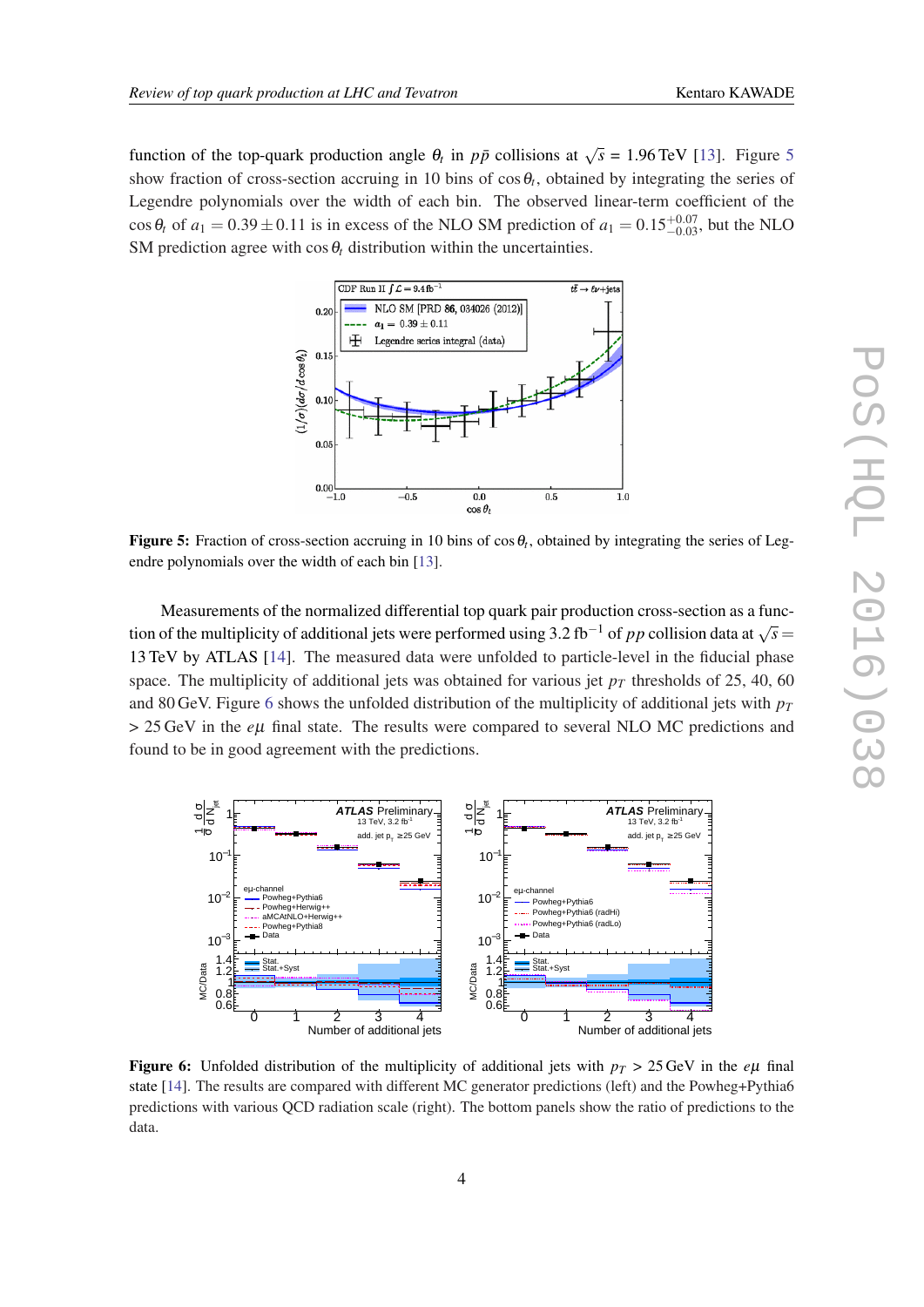CMS measured the normalized differential *tt* production cross-section in *pp* collisions at  $\sqrt{s}$  = 13 TeV in the  $\ell$ +jets [[15\]](#page-10-0) and dilepton final states [[16](#page-10-0)]. Figure 7 shows the normalized differential cross-section as a function of the top quark  $p_T$  compared to the various MC predictions in the  $\ell$ +jets final state. The left and right panels in Figure 7 correspond to the hadronic and leptonic decaying top quarks, respectively. The results are consistent with the MC predictions within un-



**Figure 7:** Normalized differential cross-sections as a function of the top quark  $p<sub>T</sub>$  compared to the predictions of POWHEG+PYTHIA8, POWHEG+HERWIG++, MG5-aMC@NLO+PYTHIA8, and MAD-GRAPH+PYTHIA8 [[15\]](#page-10-0). The left and right panels correspond to the hadronic and leptonic decaying top quark, respectively. The bottom panels show the ratio of predictions to the data.

certainties, while data show a slightly softer spectrum than MC in the higher top quark  $p<sub>T</sub>$  region. Figure [8](#page-6-0) shows the normalized differential cross-section as a function of the top quark  $p<sub>T</sub>$  and of the additional jet multiplicity measured in the dilepton final state. The measured top quark  $p_T$ spectrum is found to be softer than MC predictions as in the  $\ell$ +jets final state. The higher order QCD calculations describe data better.

Figure [9](#page-6-0) shows the measured full phase-space normalized differential  $t\bar{t}$  cross-section as a function of the transverse momentum of the top quark measured by ATLAS [\[17](#page-10-0)] and CMS [[18\]](#page-11-0) at √  $\overline{s} = 8$  TeV together with NNLO and approximate next-to-next-to-next leading order (NNNLO) calculations. The higher order QCD calculations show better agreement with the data.

# 4. Observation of the top quark production in the forward region

The LHCb [[19\]](#page-11-0) experiment published a measurement of the top quark production in the forward region of *pp* collision for  $\sqrt{s} = 7$  and 8 TeV, where the *tt*<sup> $t$ </sup> production via  $q\bar{q}$  annihilation is enriched. The forward top quark production is also sensitive to the high-*x* gluon PDF. In the forward region, 75% of the top quarks are produced in  $t\bar{t}$  pair production, while 25% of the top quarks are produced in single top production, including mainly *t*-channel process and a few percent of *s*-channel and *Wt*-channel. In this measurement, a forward muon with a transverse momentum  $p_T$  larger than 25 GeV in the pseudo-rapidity range 2.0  $\lt \eta \lt 4.5$  and a bjet with 50 GeV  $p_T < 100$  GeV and 2.2  $< \eta < 4.2$  are required. The measured cross-sections are  $\sigma_{top} = 239 \pm 53 \text{(stat)} \pm 33 \text{(syst)} \pm 24 \text{(theory)}$  fb at  $\sqrt{s} = 7 \text{ TeV}$ , and  $\sigma_{top} = 289 \pm 43 \text{(stat)} \pm 24 \text{(syst)} \pm 24 \text{(theory)}$  $40(syst) \pm 29(theory)$  fb at  $\sqrt{s} = 8$  TeV [\[20](#page-11-0)]. These results are in agreement with NLO standard model predictions.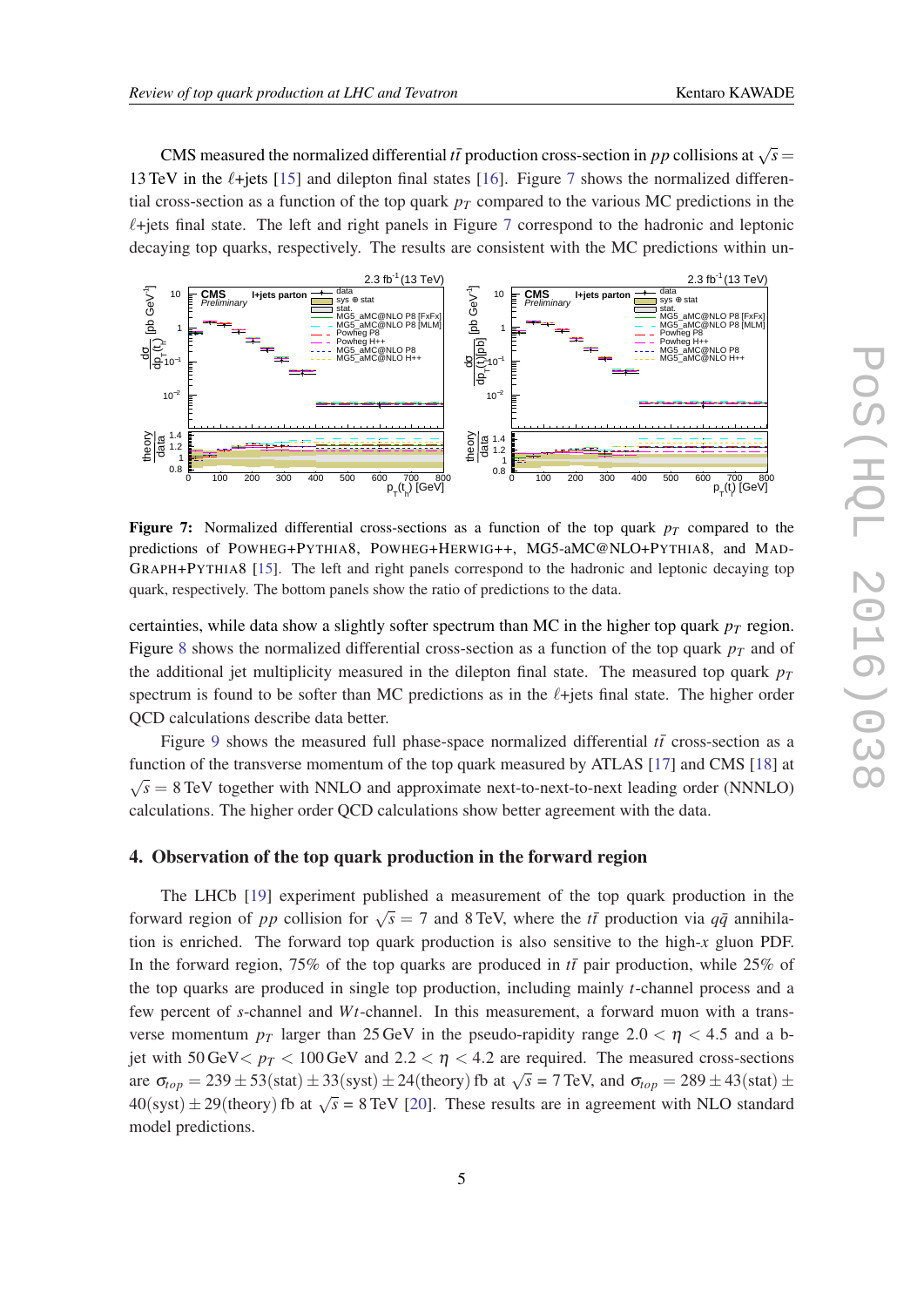<span id="page-6-0"></span>

Figure 8: Normalized differential  $t\bar{t}$  cross-sections as a function of the jet multiplicity (left) and the top quark  $p_T$  (right) [\[16](#page-10-0)]. The data are compared to various MC predictions and several beyond-NLO QCD calculations. The bottom panels show the ratio of predictions to the data.



Figure 9: Measured full phase-space normalized differential *tt* cross-section as a function of the transverse momentum of the top quark together with NNLO and approximate NNLO calculations [[17,](#page-10-0) [18](#page-11-0)] [\[9](#page-10-0)]. The lower panel shows the ratio of the data the approximate NNLO calculations to the full NNLO calculation.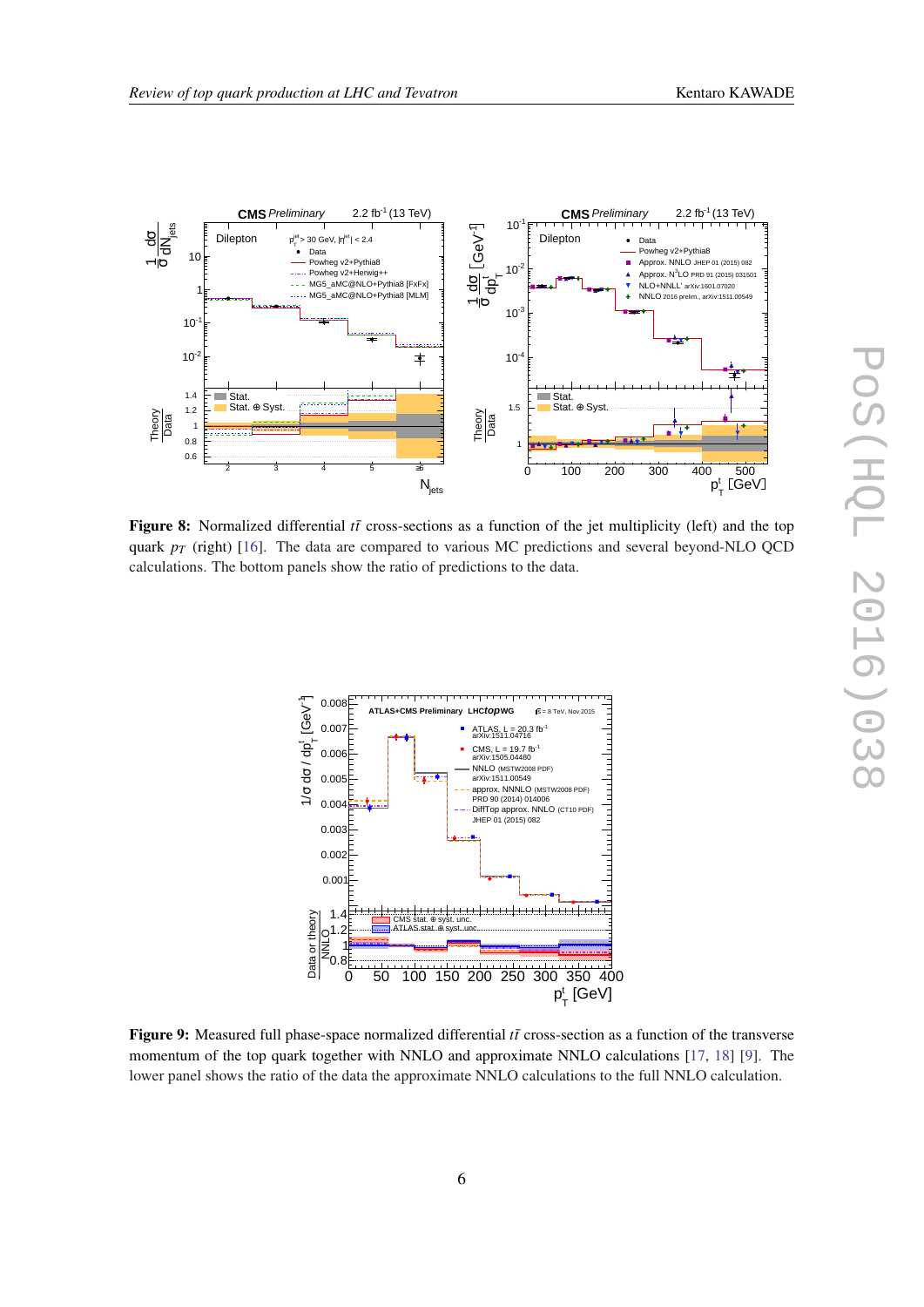### 5. Single top production cross-section

The single top quark production cross-section is expected to be proportional to  $|V_{tb}|^2$ , where *Vtb* is the element of the Cabibbo-Kobayashi-Maskawa matrix. It is sensitive to contributions from fourth generation quarks, as well as flavour-changing neutral current processes, heavy *W'* bosons, and *H* <sup>±</sup> bosons. Understanding of the single top quark production is also important to estimate the number of SM backgrounds more precisely for the BSM searches.

# 5.1 *s*-channel single top production

The first observation of single top production in the *s*-channel is reported through the combination of the CDF and DØ measurements for  $p\bar{p}$  collisions at  $\sqrt{s} = 1.96$  TeV [\[21](#page-11-0)]. The data correspond to a total integrated luminosity of up to 9.7 fb−<sup>1</sup> for each experiment. The *s*-channel single top events were selected by requiring a high  $p<sub>T</sub>$  lepton, large missing transverse momentum, and one or two *b*-jets. The combined cross-section is measured to be  $\sigma_{s-ch} = 1.29^{+0.26}_{-0.24}$  pb with a significance of 6.3  $\sigma$ .

ATLAS reported evidence for single top-quark production in the *s*-channel using *pp* collisions at  $\sqrt{s} = 8$  TeV [[22](#page-11-0)]. The signal is extracted using a maximum-likelihood fit to a discriminant which is based on the matrix element method for the separation from the backgrounds of  $t\bar{t}$  production and *W*-boson production in association with heavy-flavour jets. The cross-section is measured to be  $\sigma_{s-ch} = 4.8 \pm 0.8 \text{(stat)}_{-1.3}^{+1.6} \text{(syst)}$  pb with a significance of 3.2  $\sigma$ , and is consistent with the SM prediction. CMS searched for *s*-channel single top production using data of in *pp* collisions at  $\sqrt{s}$  = 7 and 8 TeV [\[23\]](#page-11-0). The signal is extracted using a maximum-likelihood fit to a multivariate discriminant obtained using a Boosted Decision Tree (BDT). The measured cross-sections are  $\sigma_{s-ch} = 7.1 \pm 8.1$  pb for 7 TeV and  $\sigma_{s-ch} = 13.4 \pm 7.3$  pb for 8 TeV.

# 5.2 *t*-channel single top production

ATLAS and CMS performed the measurement of *t*-channel single top production cross-section in *pp* collisions at  $\sqrt{s} = 13$  TeV [\[24](#page-11-0), [25\]](#page-11-0). Both measurements used a binned maximum-likelihood fit to the distribution of the output of a neural network. The cross-sections are determined to be  $\sigma(tq) = 133 \pm 6$ (stat.)  $\pm 24$ (syst.)  $\pm 7$ (lumi.) pb for single top-quark production and  $\sigma(\bar{t}q)$  =  $96 \pm 5$ (stat.)  $\pm 23$ (syst.)  $\pm 5$ (lumi.) pb for single anti-top quark production by ATLAS. CMS measured the cross-section to be  $\sigma(tq) = 141.5 \pm 6.7(\text{stat.}) \pm 9.4(\text{exp.})^{+19.3}_{-19.6}(\text{theo.}) \pm 3.8(\text{lumi.})$  pb and  $\sigma(\bar{t}q) = 81.0 \pm 6.2 \text{(stat.)} \pm 8.1 \text{(exp.)} ^{+10.9}_{-10.9} \text{(theo.)} \pm 2.2 \text{(lumi.)} \text{pb.}$ 

CMS also measured the differential *t*-channel single top cross-section as a function of  $p_T$  and the rapidity of the top quark [\[26](#page-11-0)]. The differential measurement is particularly well suited to the test of the modeling of single top production. Figure [10](#page-8-0) shows the differential cross-sections at parton level in full phase-space. There is no significant deviation from the MC predictions within the experimental uncertainties.

#### 5.3 *Wt*-channel single top production

The cross-section for the single top quark production in association with a *W* boson in *pp* collisions at  $\sqrt{s}$  = 8 TeV was measured by ATLAS [\[27\]](#page-11-0) selecting events containing two leptons and one central *b*-jet. The *Wt* signal is separated from the backgrounds using a multivariate analysis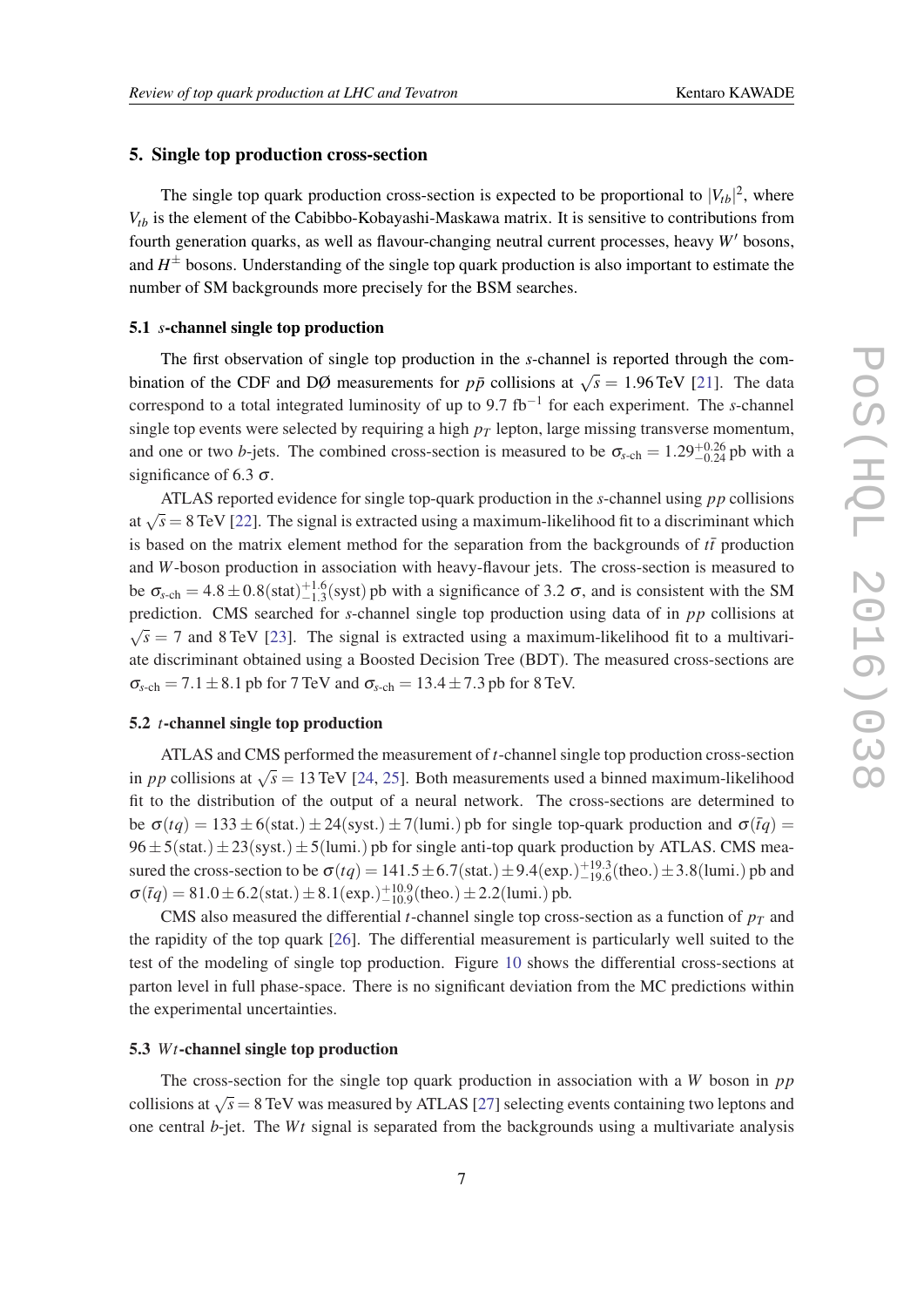<span id="page-8-0"></span>

Figure 10: Measured differential *t*-channel single top quark production cross-section as a function of the top quark  $p_T$  (left) and top quark rapidity (right) [[26\]](#page-11-0).

method based on BDT. The inclusive *Wt* production cross-section is measured to be  $\sigma_{Wt-ch}$  =  $23.0 \pm 1.3$ (stat) $^{+3.2}_{-3.5}$ (syst)  $\pm 1.1$ (lumi.) pb with a significance of 7.7 $\sigma$ . The measured cross-section is used to extract  $|V_{tb}|$  of  $1.01 \pm 0.10$ .

# 5.4 Summary of the single top cross-section and  $|V_{th}|$  measurements

Figure [11](#page-9-0) shows a summary of ATLAS and CMS measurements of the single top production cross-sections and  $|V_{tb}|$  in various channels and at various center of mass energies [\[9\]](#page-10-0). Figure [12](#page-9-0) shows combinations of CDF and DØ measurements of the single top quark production cross-sections and posterior probability density distribution for the  $s + t$ -channels single top quark production with the yellow region indicating the allowed values of  $|V_{tb}|$  in  $p\bar{p}$  collisions at  $\sqrt{s}$  = 1.96 TeV [\[10](#page-10-0)].

#### 6. Summary

Many top quark production measurements have been provided at Tevatron and at the LHC with several center-of-mass energies ( $\sqrt{s}$  = 1.96, 7, 8, 13 TeV) and initial states ( $p\bar{p}$  and  $pp$ ). The latest top production results show good agreement with the SM predictions. The *p*QCD calculations describe the top quark pair production cross-section very well in the various energies and the regions. Since precise inclusive  $\sigma_{t\bar{t}}$  measurements have been achieved, the shape of the kinematical distributions, jet multiplicity, and so on becomes more important. Differential top quark pair production cross-sections have been also measured at various energies. The available MC models reproduce most shape well while indicate potential need of further tuning in certain phase-space region. The single top production cross-section measurements also show good agreements with the theoretical predictions.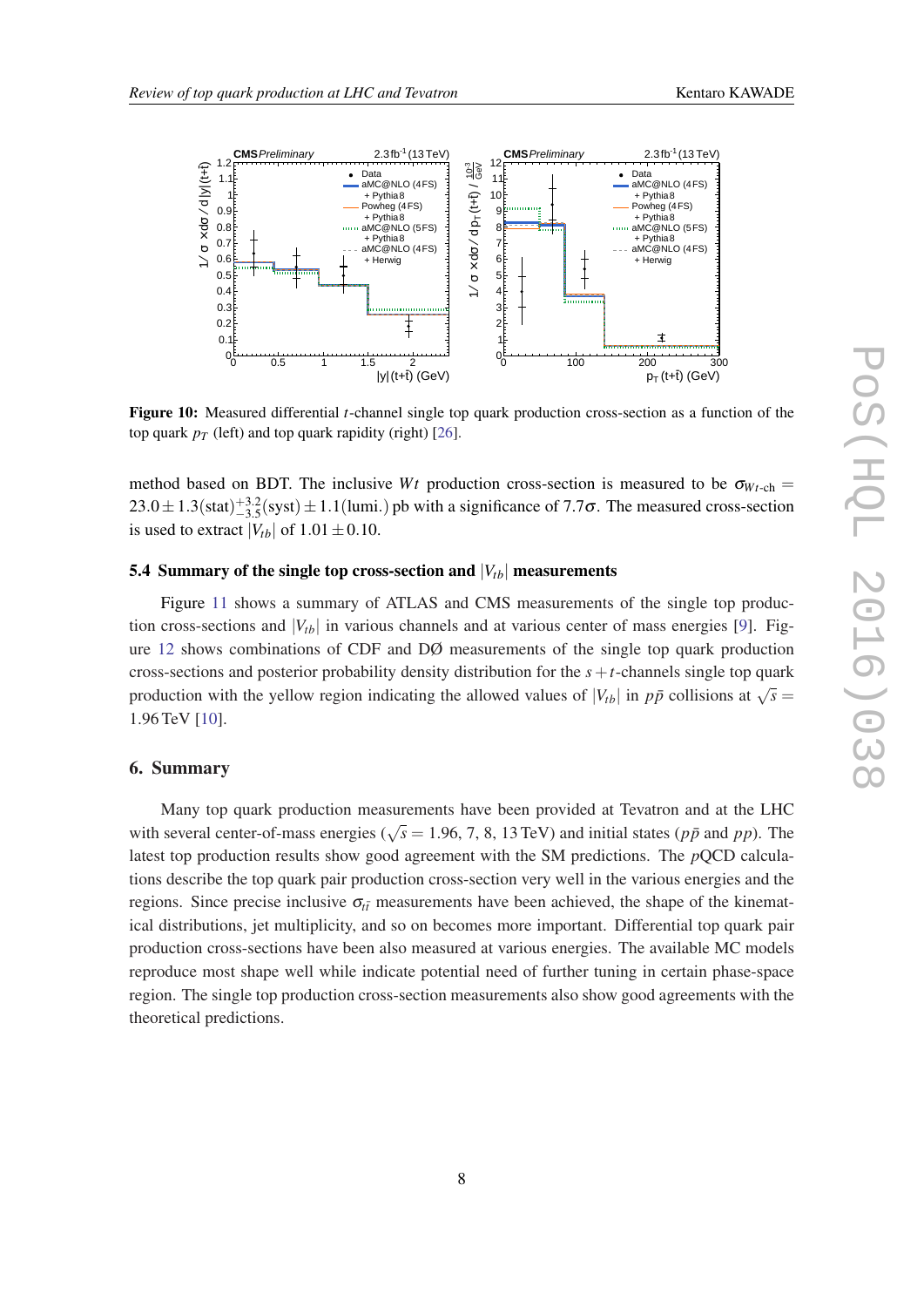<span id="page-9-0"></span>

Figure 11: Summary of ATLAS and CMS measurements of the single top production cross-sections (left) and  $|V_{tb}|$  (right) in various channels and at various center of mass energies [[9\]](#page-10-0).



Figure 12: Summary of the all Tevatron single top cross-section measurements (left). Posterior probability density distribution for the *s*+*t*-channels single top quark production with the yellow region indicating the allowed values of  $|V_{tb}|^2$  [[10\]](#page-10-0).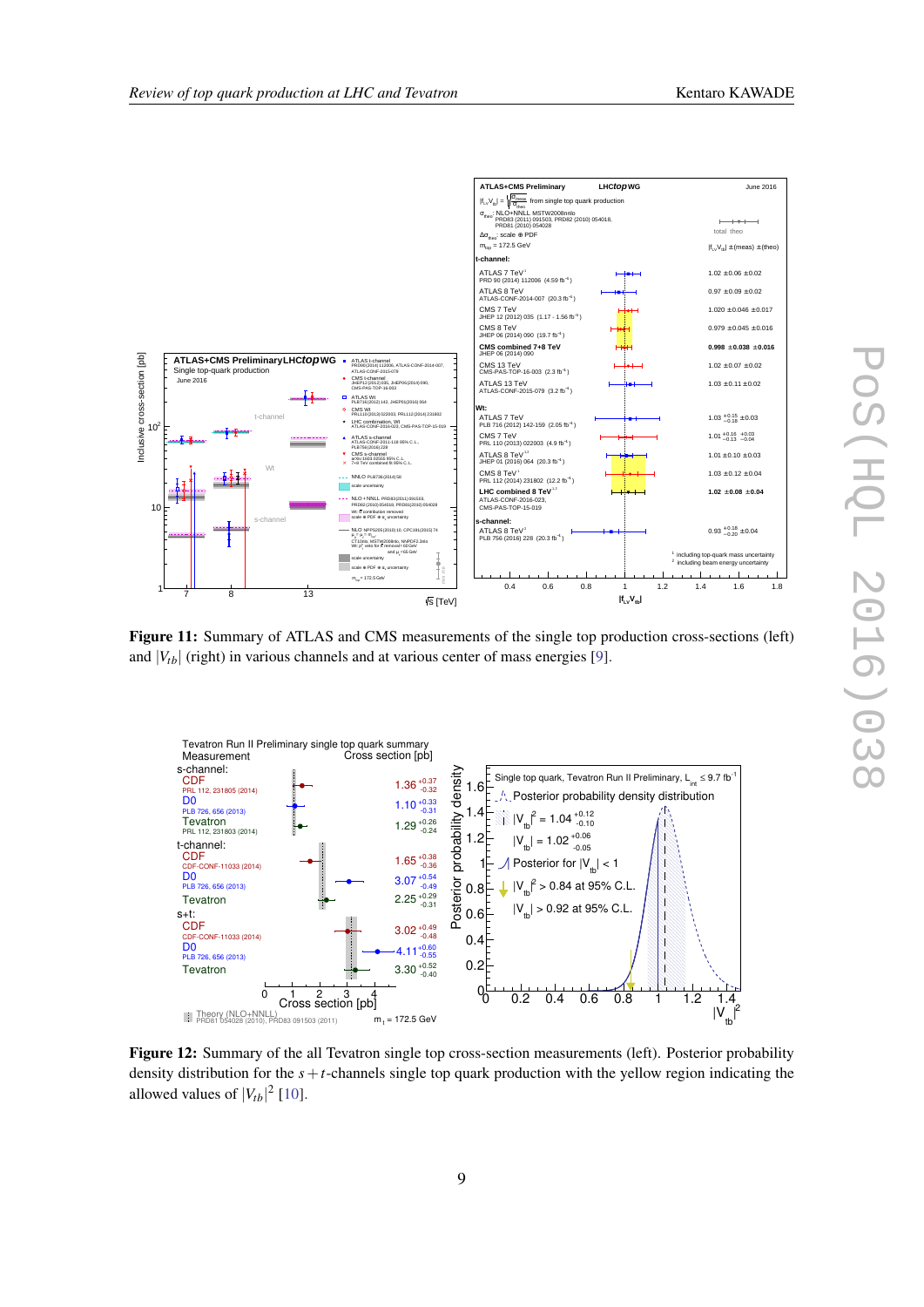# <span id="page-10-0"></span>References

- [1] CDF Collaboration, *Observation of top quark production in*  $\bar{p}p$  collisions, *Phys. Rev. Lett.* **74** 2626 (1995) [hep-ex/9503002].
- [2] DØ Collaboration, *Search for high mass top quark production in pp̃ collisions at*  $\sqrt{s} = 1.8$  *TeV, Phys. Rev. Lett.* 74 2422 (1995) [hep-ex/9411001].
- [3] CDF and DØ Collaborations, *Combination of measurements of the top-quark pair production cross section from the Tevatron Collider*, *Phys. Rev. D* 89 072001 (2014) [hep-ex/1309.7570]
- [4] DØ Collaboration, *Measurement of the inclusive tt̄ production cross section in*  $p\bar{p}$  *collisions at*  $\sqrt{s}$  = *1.96 TeV*, *D0 Note 6453-CONF* (2015)
- [5] CMS Collaboration, *The CMS experiment at the CERN LHC*, *JINST* 3 S08004 (2008)
- [6] ATLAS Collaboration, *The ATLAS Experiment at the CERN Large Hadron Collider*, *JINST* 3 S08003 (2008)
- [7] CMS Collaboration, *Measurement of the top quark pair production cross section using e*µ *events in proton–proton collisions at* <sup>√</sup> *s = 13 TeV with the CMS detector*, *CMS-PAS-TOP-16-005* (2016)
- [8] ATLAS Collaboration, *Measurement of the tt̃ production cross-section using eµ events with b-tagged jets in pp collisions at*  $\sqrt{s} = 13TeV$  with the ATLAS detector, *Phys. Lett. B* 761 136 (2016) [hep-ex/1606.02699]
- [9] LHC Top Physics Working Group, *LHCTopWG Summary Plots*, [https://twiki.cern.ch/twiki/bin/view/LHCPhysics/LHCTopWGSummaryPlots].
- [10] CDF and DØ Collaborations, *Measurement of the single top quark cross section and the CKM matrix element*  $|V_{tb}|$  *at the Tevatron*, [https://wwwcdf.fnal.gov/physics/new/top/2014/stopTevCombo\_webpage/stopTevCombo\_webpage.html].
- [11] ATLAS Collaboration, *Measurements of the tt<sup>r</sup> production cross-section in the dilepton and lepton-plus-jets channels and of the ratio of the tt and Z boson cross-sections in pp collisions at*  $\sqrt{s}$  = *13 TeV with the ATLAS detector*, *ATLAS-CONF-2015-049*
- $[12]$  DØ Collaboration, *Measurement of differential tt production cross sections in*  $p\bar{p}$  *collisions, Phys. Rev. D* 90 092006 (2014) [hep-ex/1401.5785]
- [13] CDF Collaboration, *Measurement of the Differential Cross Section d*σ/*d* cosθ*<sup>t</sup> for Top–Quark Pair Production in pp Collisions at*  $\sqrt{s} = 1.96$  TeV, *Phys. Rev. Lett.* **111** 182002 (2013) [hep-ex/1306.2357]
- [14] ATLAS Collaboration, *Measurement of jets produced in top quark events using the di-lepton final state with 2 b-tagged jets in pp collisions at*  $\sqrt{s} = 13$  TeV with the ATLAS detector, *ATLAS-CONF-2015-065* (2015)
- [15] CMS Collaboration, *Measurement of the inclusive and differential tt production cross sections in lepton+jets final states at 13 TeV*, *CMS-PAS-TOP-16-008* (2016)
- [16] CMS Collaboration, *Measurement of the differential cross section for tt production in the dilepton*  $final state at  $\sqrt{s} = 13 \text{ TeV}$ , *CMS-PAS-TOP-16-011* (2016)$
- [17] ATLAS Collaboration, *Measurements of top-quark pair differential cross-sections in the lepton+jets channel in pp collisions at* <sup>√</sup> *s* = *8 TeV using the ATLAS detector*, *Eur. Phys. J. C* 76 538 (2016) [hep-ex/1511.04716].